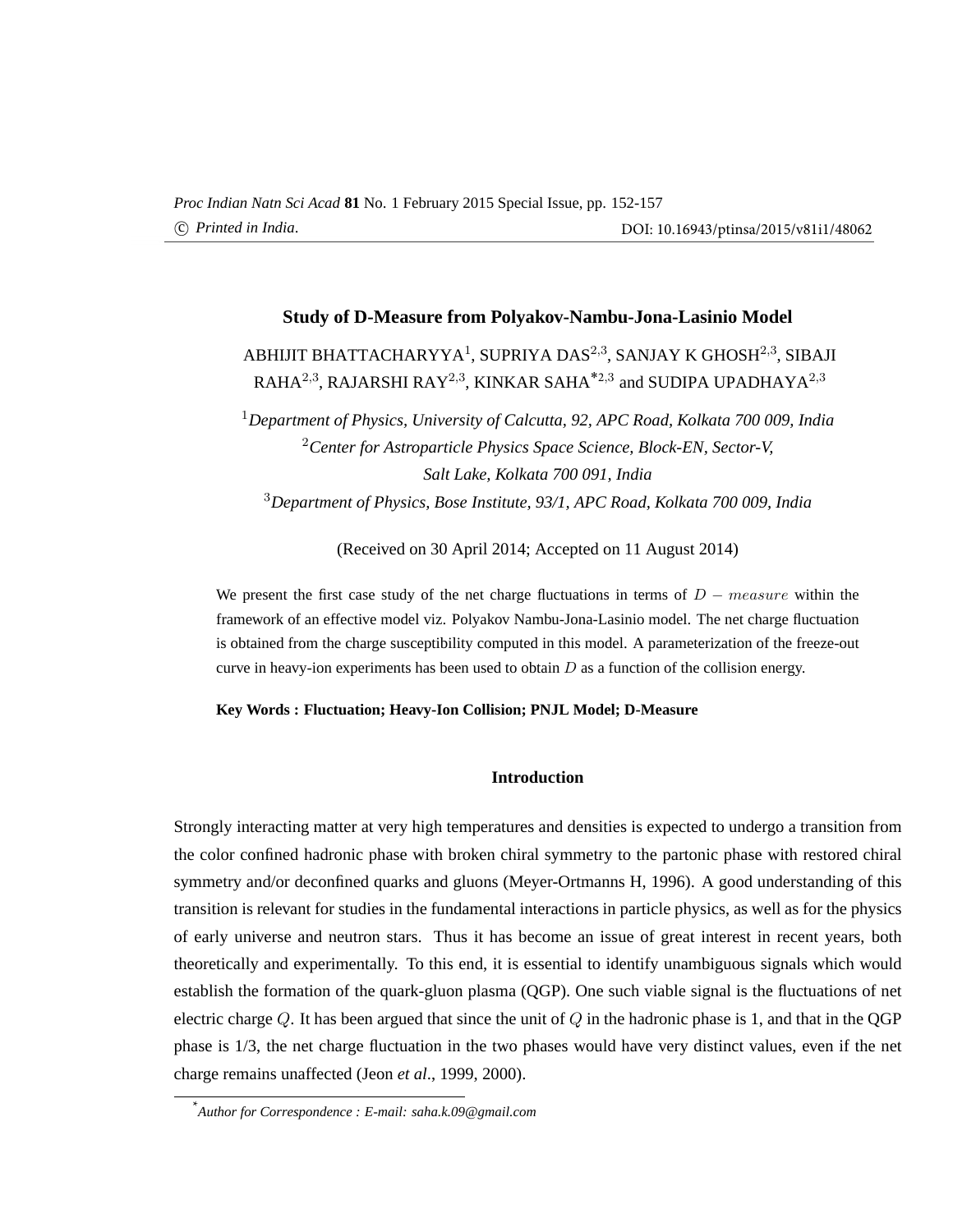#### **Measuring Charge Fluctuations**

To reduce systematic uncertainties in measurements in heavy-ion experiments, it is useful to consider suitable ratios of quantities that are expected to have similar behavior. One such suitable observable could be the ratio of net charge Q to total charge  $N_{ch}$  given as,  $F = \frac{Q}{N_{ch}}$  $\frac{Q}{N_{ch}}$  (Jeon *et al.*, 2000). Using ratio R of total positive charge N<sup>+</sup> to total negative charge N−, one may now define a quantity D (Bhattacharyya *et al*., 2012b) as,  $\overline{1}$ ®

$$
D = \langle N_{ch} \rangle \langle \delta R^2 \rangle = 4 \frac{\langle \delta Q^2 \rangle}{\langle N_{ch} \rangle} = 4 \frac{\chi_Q}{n_{ch}/T^3}.
$$
 (1)

Here  $n_{ch} = \langle N_{ch} \rangle /V$  is the total charge density which may be obtained by adding the contributions from particle and anti-particle distributions.  $\chi_Q$  is the dimensionless charge susceptibility which may be obtained from the pressure  $P$  of the system as,

$$
\chi_Q\left(T,\frac{\mu_Q}{T}\right) \ = \ \frac{\partial^2}{\partial(\frac{\mu_Q}{T})^2} \left(\frac{P\left(T,\frac{\mu_Q}{T}\right)}{T^4}\right),\tag{2}
$$

where  $\mu_Q$  is the electric charge chemical potential.

In Ref. (Jeon *et al*., 2000), a simple estimate of D was made considering the hadronic phase to be a gas of pions and the partonic phase as described by Lattice Gauge Theory. This gave the value of D to be  $\sim$  4 for the hadronic phase and ∼ 1 for QGP phase. For experimental comparison one can refer to (Adams *et al*., 2003; Abelev *et al*., 2012).

#### **Results in PNJL Model**

Here we use the Polyakov loop enhanced Nambu−Jona-Lasinio (PNJL) model (Meisinger *et al*., 1996b; Fukushima, 2004; Megias *et al*., 2006c) considering 2 flavor (Ratti *et al*., Ghosh *et al*., 2008) as well as 2+1 flavor (Ciminale *et al*., 2008; Bhattacharyya *et al*., 2010a). Detailed studies of fluctuations and correlations of various conserved charges were performed with the PNJL model both for 2 flavor (Ghosh *et al*., 2006; Mukherjee *et al*., 2007) and for 2+1 flavor (Bhattacharyya *et al*., 2010b, 2011, 2012a) systems.

The behavior of  $\chi_Q$  and  $n_{ch}/T^3$  with  $T/T_c$  is shown in Fig. 1 for various values of the baryon chemical potential  $\mu_B$  considering the cases of 2 and 2+1 flavor systems. Here  $T_c$  is the critical temperature at the corresponding values of  $\mu_B$ . As T increases they all tend towards the limit of free gas at  $\mu_B = 0$ .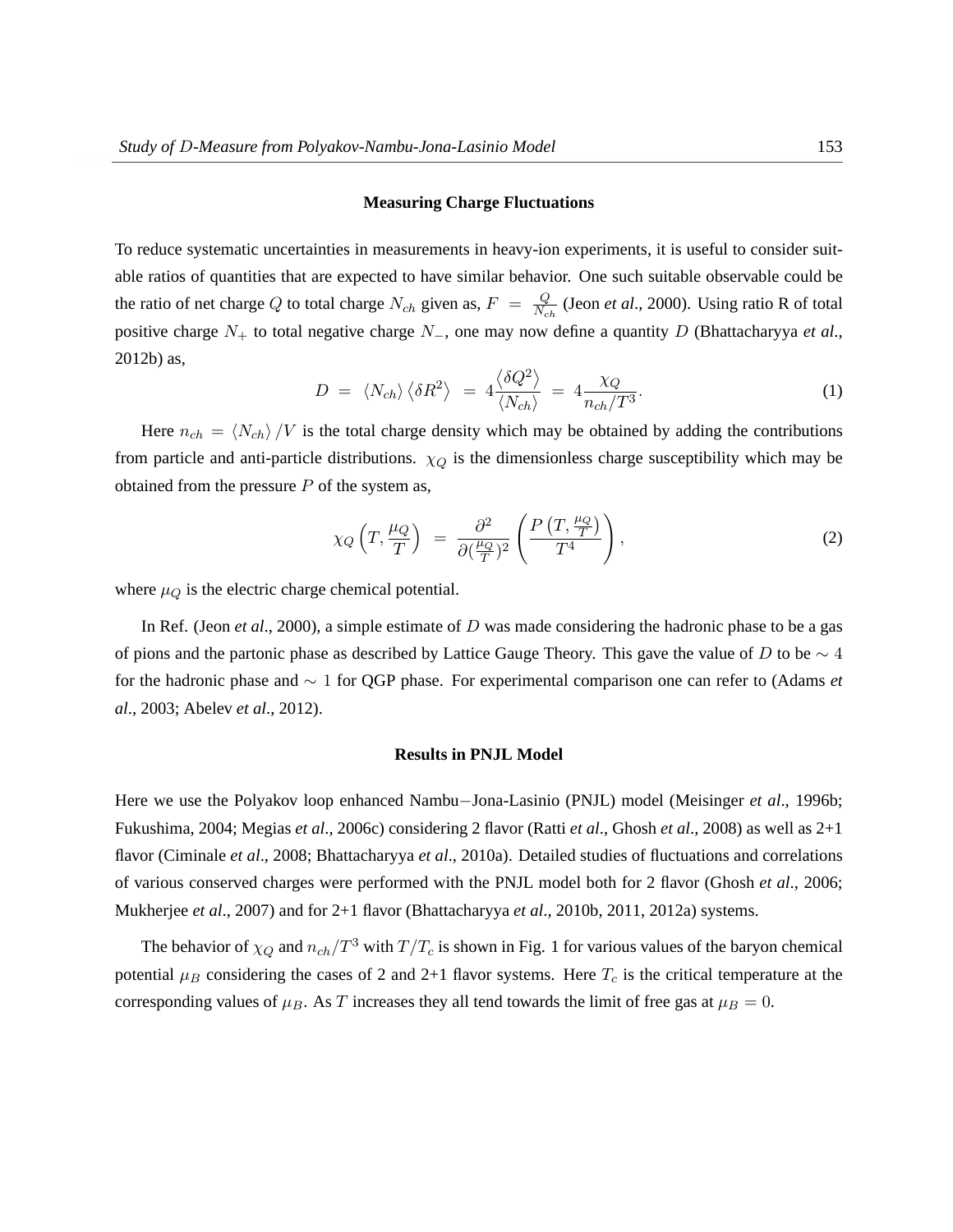

Fig. 1: Variation of  $\chi_Q$  and  $n_{ch}/T^3$  (lower and upper set of curves) with  $T/T_c$  for different values of  $\mu_B$  for 2 flavor and

**2+1 flavor**



**Fig. 2: Variation of D with**  $T/T_c$  for different values of  $\mu_B$  around  $\mu_Q = 0$ 

We now consider in Fig. 2 the quantity  $D/D_{free}$  and study its temperature and density variations. Here  $D_{free}(T,\mu_B)$  is the temperature and chemical potential dependent limit of  $D(T,\mu_B)$  for a free massless gas of quarks. We have chosen four representative values of  $\mu_B$ . As observed in Fig. 2,  $D > D_{free}$  implies that  $n_{ch}$  is much more suppressed than  $\chi_Q$  in the confined phase. This effect seems to be much more prominent as  $\mu_B$  is increased. The variation of  $D/D_{free}$  with  $\mu_B$  at different temperatures is shown in Fig. 3. Again we find D to remain above its free field limit for all T and  $\mu_B$ . For a lower temperature  $\sim 100$  MeV, there is an initial rise and a subsequent fall with increasing  $\mu_B$ , while for larger T there is a just a monotonous fall.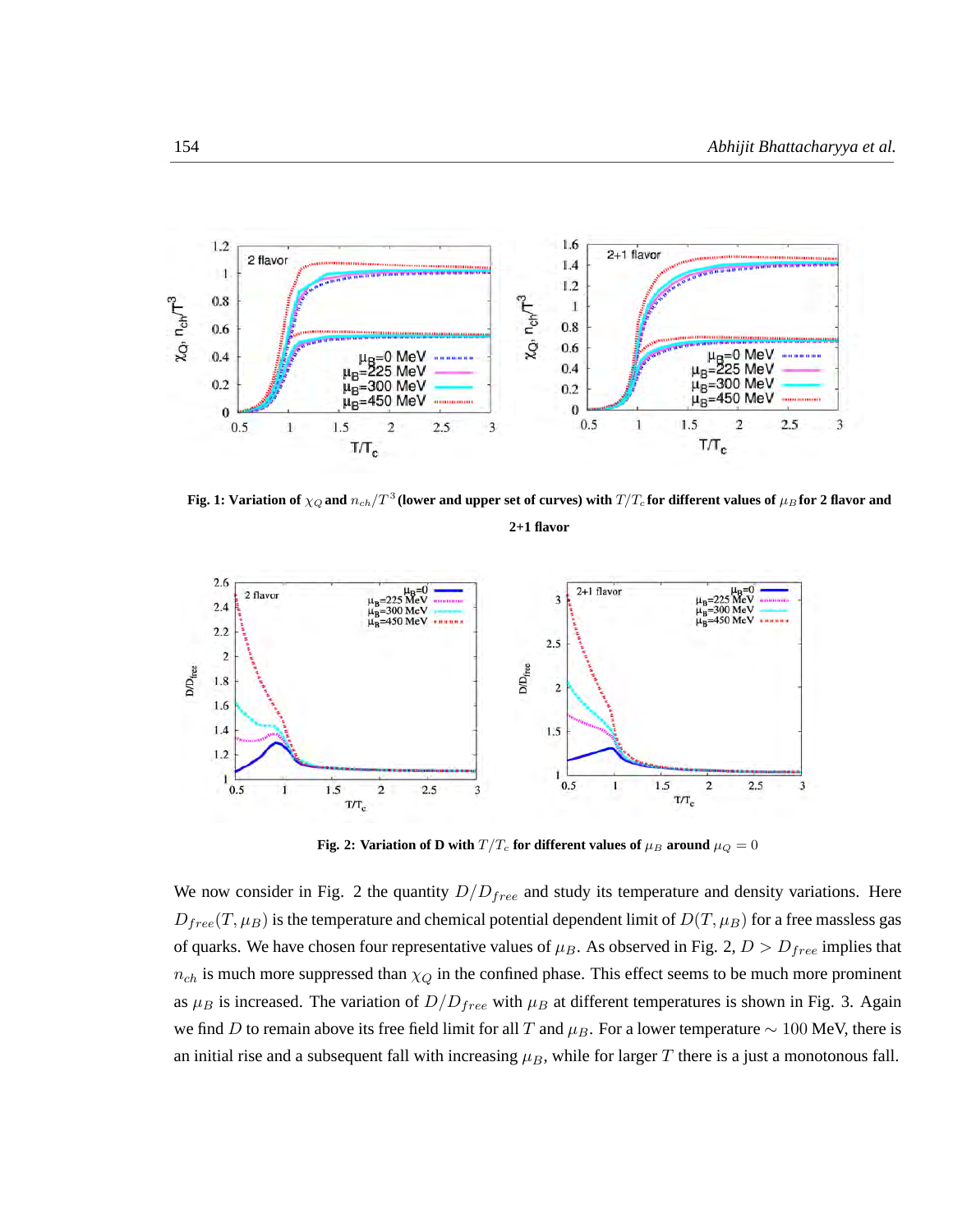

**Fig. 3: Variation of**  $D/D_{free}$  with  $\mu_B$  for three values of T around  $\mu_Q = 0$ 

*Connection with heavy-ion collision experiments:* With an input of temperature and chemical potential from freeze-out parametrization (see e.g. (Karsch *et al*., 2011)) one may study the expected nature of D for different experimental conditions.



**Fig. 4:** <sup>D</sup> **as a function of** <sup>√</sup> s **computed along the freeze-out curve**

Results are shown in Fig. 4. We have varied  $\sqrt{s}$  from 5 GeV to 3 TeV (Bhattacharyya *et al.*, 2012b). *D* picking up an initial high value drops down and saturates gradually for increasing  $\sqrt{s}$ . It is highly exciting to find that the general features of D vs  $\sqrt{s}$  curve obtained using the PNJL model are similar to those obtained directly in heavy-ion collision experiments as shown in Fig. 4 of Ref.(Abelev *et al*., 2012). Furthermore the numerical range of  $D$  itself is exceptionally consistent.

It should however be remembered that  $D$  as given in Fig. 4 is the value obtained when the system is in complete thermal equilibrium. Since here we are on the freeze-out curve, we are always inside the hadronic phase. Thus if our results become completely consistent with experimental results the outcome will be that there is no signature of partonic phase in  $D$ , even if the phase existed transiently inside the fireball.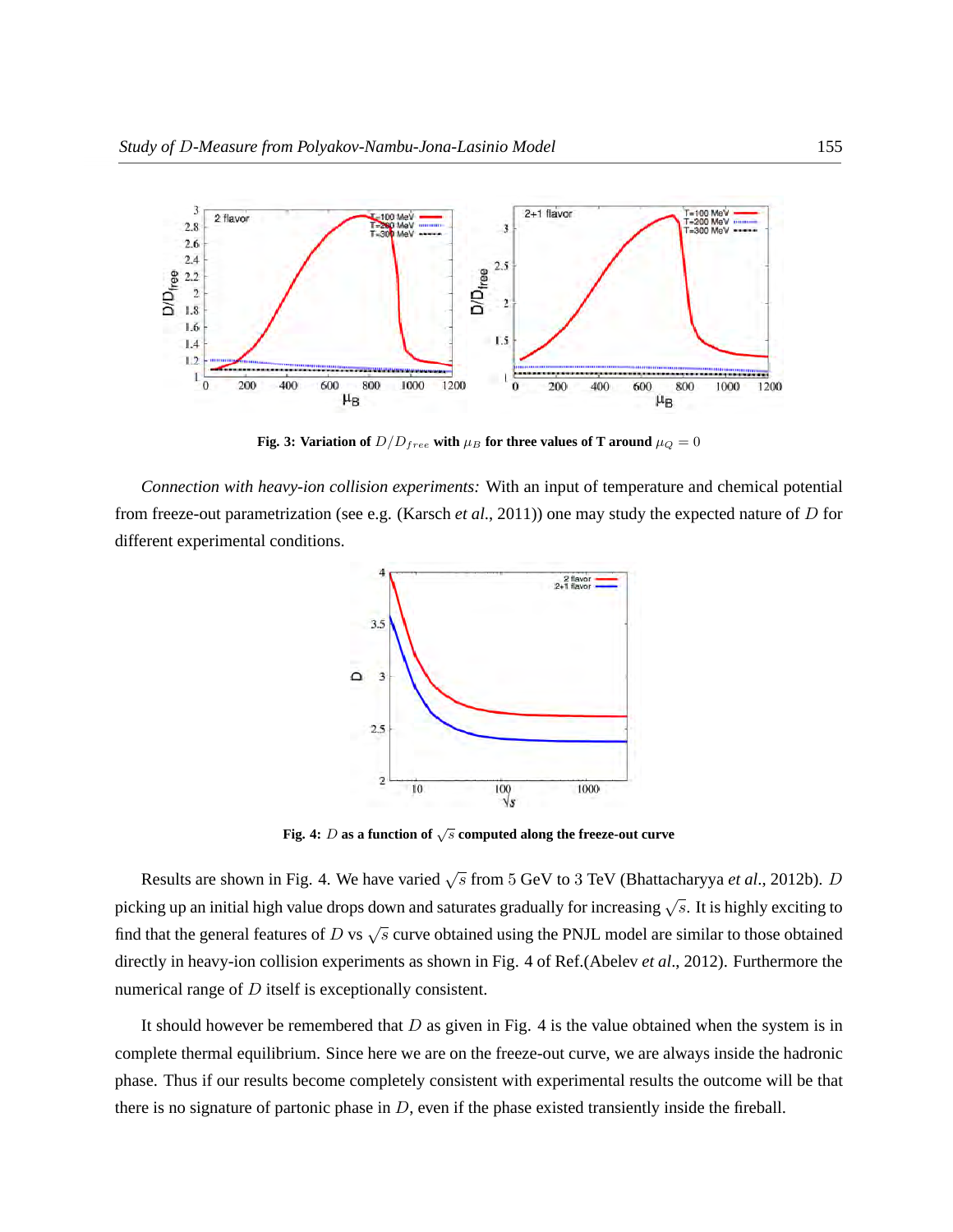# **Acknowledgement**

This work is funded by CSIR, UGC (DRS & UPE) and DST. We thank Tapan Nayak, Anirban Lahiri and Sarbani Majumder for useful discussions.

# **References**

- 1. Abelev B for the ALICE Collaboration (2012) Net-Charge Fluctuations in Pb-Pb Collisions at  $\sqrt{s_{NN}}$ =2.76TeV, *Phys Rev Lett* **110** 152301
- 2. Adams J for the STAR Collaboration (2003) Net charge fluctuations in Au+Au collisions at  $\sqrt{s_{NN}}$ =130 GeV, *Phys Rev* **C68** 044905
- 3. Bhattacharyya A, Deb P, Ghosh SK and Ray R (2010) Investigation of the phase diagram and bulk thermodynamic properties using the PolyakovNambuJona-Lasinio model with eight-quark interactions, *Phys Rev* **D82** 014021
- 4. Bhattacharyya A, Deb P, Lahiri A and Ray R (2010) Susceptibililities with multiquark interactions in the Polyakov-Nambu-Jona-Lasinio model, *Phys Rev* **D82** 114028
- 5. Bhattacharyya A, Deb P, Lahiri A and Ray R (2011) Correlation between conserved charges in Polyakov-Nambu-Jona-Lasinio model with multiquark interactions, *Phys Rev* **D83** 014011
- 6. Bhattacharyya A, Ghosh SK, Majumder S and Ray R (2012) Study of beta equilibrated 2+1 flavor quark matter in the Polyakov-Nambu-Jona-Lasinio model, *Phys Rev* **D86** 096006
- 7. Bhattacharyya A, Das S, Ghosh SK, Raha S, Ray R, Saha K and Upadhaya S (2012) Net Charge Fluctuations as a signal of QGP from Polyakov-Nambu-Jona-Lasinio model, arXiv:1212.6010 [hep-ph]
- 8. Ciminale M, Gatto R, Ippolito ND, Nardulli G and Ruggieri M (2008) Three flavor NambuJona-Lasinio model with Polyakov loop and competition with nuclear matter, *Phys Rev* **D77** 0054023
- 9. Fukushima K (2004) Chiral effective model with the Polyakov loop, *Phys Lett* **B591** 277
- 10. Ghosh SK, Mukherjee TK, Mustafa MG and Ray R (2006). Susceptibilities and speed of sound from the Polyakov-Nambu-Jona-Lasinio model, *Phys Rev* **D73** 114007
- 11. Ghosh SK, Mukherjee TK, Mustafa MG and Ray R (2008). Polyakov-Nambu-Jona-Lasinio model with a Vandermonde term, *Phys Rev* **D77** 094204
- 12. Jeon S and Koch V (1999) Fluctuations of Particle Ratios and the Abundance of Hadronic Resonances, *Phys Rev Lett* **83** 5435
- 13. Jeon S and Koch V (2000) Charged Particle Ratio Fluctuation as a Signal for Quark-Gluon Plasma, *Phys Rev Lett* **85** 2076
- 14. Karsch F and Redlich K (2011) Probing freeze-out conditions in heavy ion collisions with moments of charge fluctuations, *Phys Lett* **B695** 136
- 15. Megias E, Arriola ER and Salcedo LL (2006) Dimension two condensates and the Polyakov loop above the deconfinement phase transition, *J High Energy Phys* **01** 073
- 16. Megias E, Arriola ER and Salcedo LL (2006) Polyakov loop in chiral quark models at finite temperature, *Phys*